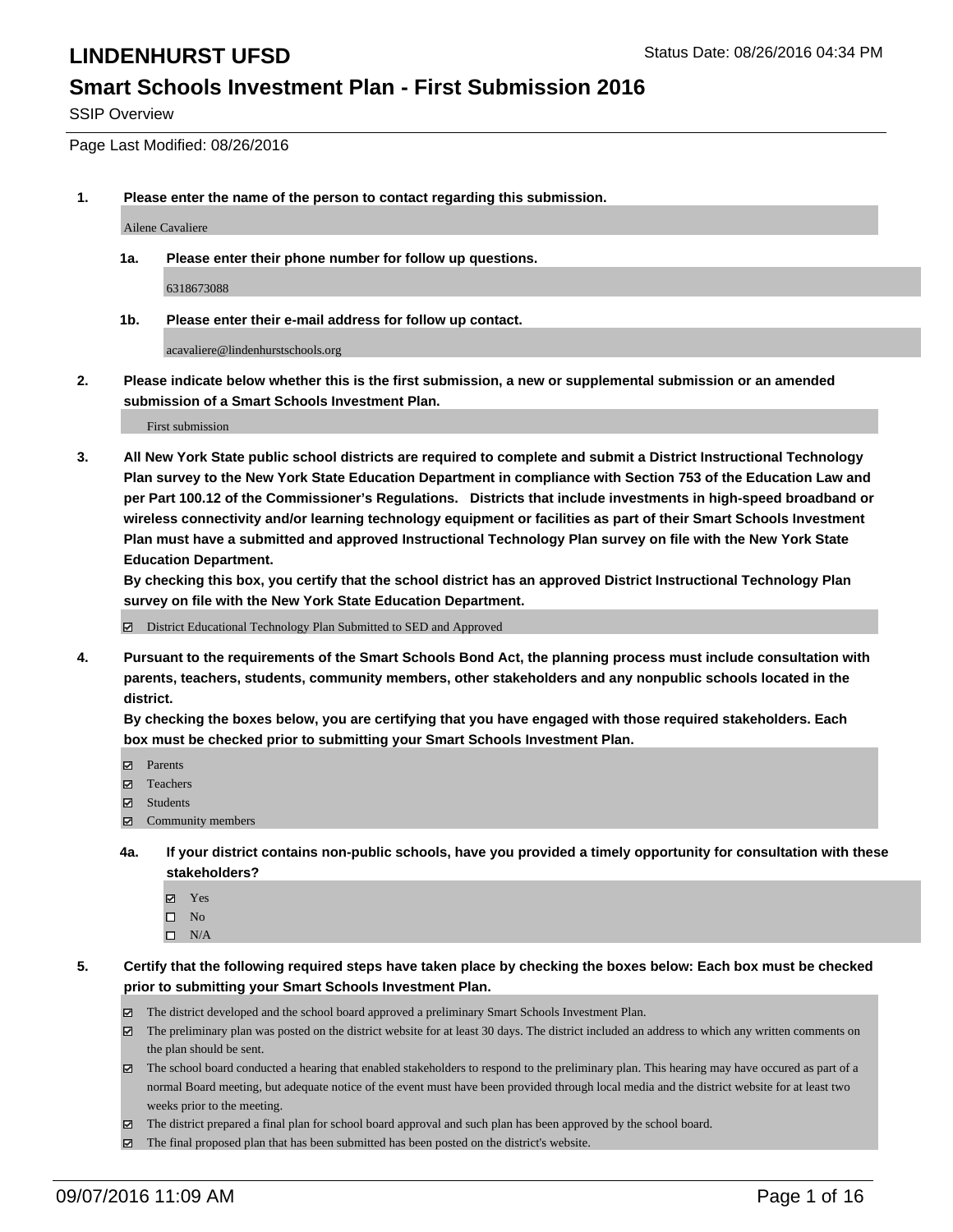#### **Smart Schools Investment Plan - First Submission 2016**

SSIP Overview

Page Last Modified: 08/26/2016

**5a. Please upload the proposed Smart Schools Investment Plan (SSIP) that was posted on the district's website, along with any supporting materials. Note that this should be different than your recently submitted Educational Technology Survey. The Final SSIP, as approved by the School Board, should also be posted on the website and remain there during the course of the projects contained therein.**

Smart Schools Bond Investment Plan First Submission {Prezi}.pdf SSIP\_First Submission Preliminary.pdf

**6. Please enter an estimate of the total number of students and staff that will benefit from this Smart Schools Investment Plan based on the cumulative projects submitted to date.**

7,000

**7. An LEA/School District may partner with one or more other LEA/School Districts to form a consortium to pool Smart Schools Bond Act funds for a project that meets all other Smart School Bond Act requirements. Each school district participating in the consortium will need to file an approved Smart Schools Investment Plan for the project and submit a signed Memorandum of Understanding that sets forth the details of the consortium including the roles of each respective district.**

 $\Box$  The district plans to participate in a consortium to partner with other school district(s) to implement a Smart Schools project.

**8. Please enter the name and 6-digit SED Code for each LEA/School District participating in the Consortium.**

| <b>Partner LEA/District</b> | <b>ISED BEDS Code</b> |
|-----------------------------|-----------------------|
| (No Response)               | (No Response)         |

**9. Please upload a signed Memorandum of Understanding with all of the participating Consortium partners.** (No Response)

**10. Your district's Smart Schools Bond Act Allocation is:**

\$5,047,538

**11. Enter the budget sub-allocations by category that you are submitting for approval at this time. If you are not budgeting SSBA funds for a category, please enter 0 (zero.) If the value entered is \$0, you will not be required to complete that survey question.**

|                                       | Sub-<br>Allocations |
|---------------------------------------|---------------------|
| School Connectivity                   | 265,918             |
| Connectivity Projects for Communities | 0                   |
| <b>Classroom Technology</b>           | O                   |
| Pre-Kindergarten Classrooms           |                     |
| Replace Transportable Classrooms      |                     |
| High-Tech Security Features           | O                   |
| Totals:                               | 265,918             |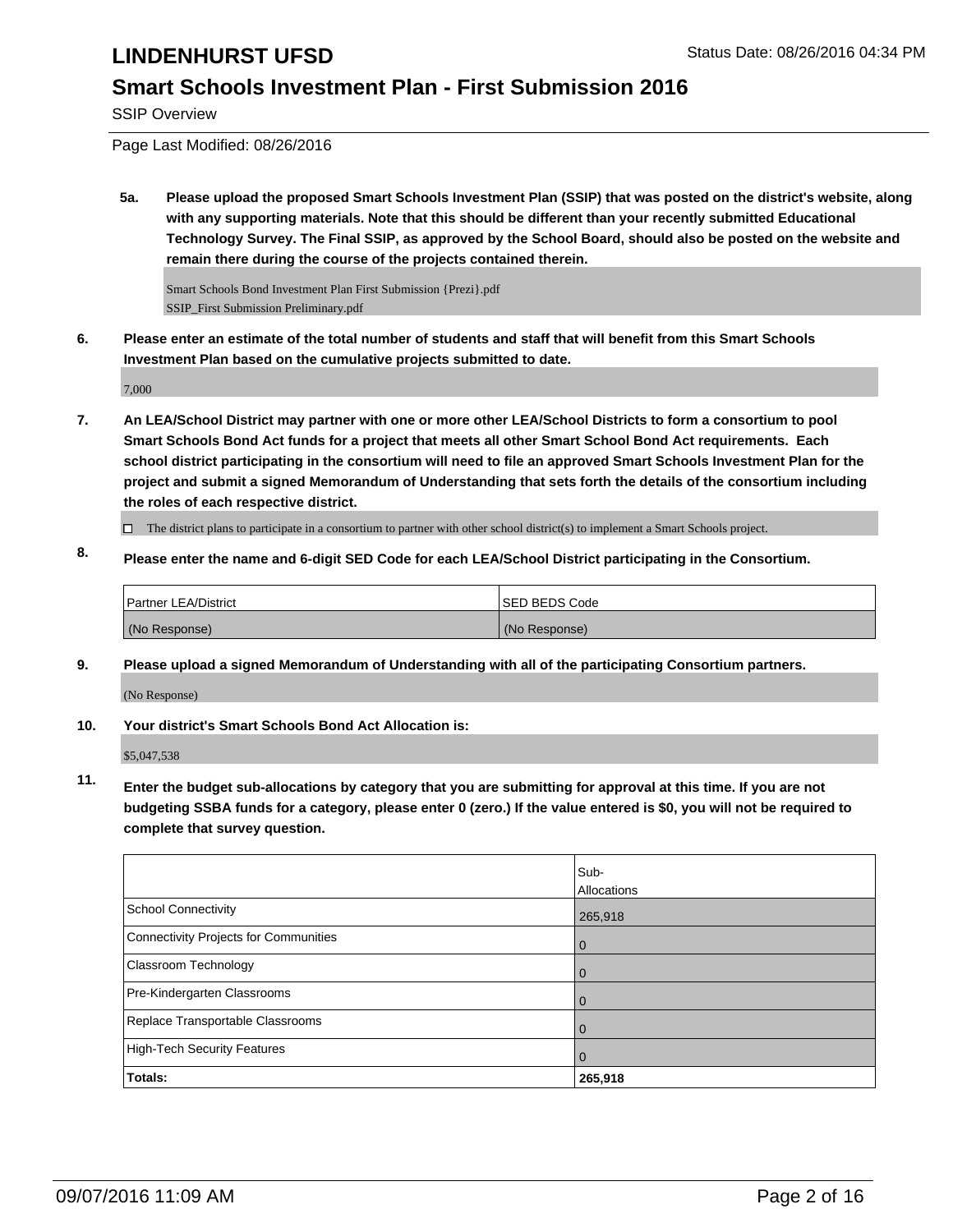#### **Smart Schools Investment Plan - First Submission 2016**

School Connectivity

Page Last Modified: 08/23/2016

- **1. In order for students and faculty to receive the maximum benefit from the technology made available under the Smart Schools Bond Act, their school buildings must possess sufficient connectivity infrastructure to ensure that devices can be used during the school day. Smart Schools Investment Plans must demonstrate that:**
	- **sufficient infrastructure that meets the Federal Communications Commission's 100 Mbps per 1,000 students standard currently exists in the buildings where new devices will be deployed, or**
	- **is a planned use of a portion of Smart Schools Bond Act funds, or**
	- **is under development through another funding source.**

**Smart Schools Bond Act funds used for technology infrastructure or classroom technology investments must increase the number of school buildings that meet or exceed the minimum speed standard of 100 Mbps per 1,000 students and staff within 12 months. This standard may be met on either a contracted 24/7 firm service or a "burstable" capability. If the standard is met under the burstable criteria, it must be:**

**1. Specifically codified in a service contract with a provider, and**

**2. Guaranteed to be available to all students and devices as needed, particularly during periods of high demand, such as computer-based testing (CBT) periods.**

**Please describe how your district already meets or is planning to meet this standard within 12 months of plan submission.**

**The Smart School Bond funds from this submission will be used over the next year to complete the following projects. The running of fiber optics lines to the administration building which will increased bandwidth for the entire district. This is needed for our instructional dependency on cloud based resources and online testing. The Cisco equipment will be used to refresh aging hardware and increase throughput between buildings. The wiring will be used to support more wireless access points which are needed for a high density wireless environment. All these resources will allow connectivity for larger amounts of wireless devices throughout the district.**

- **1a. If a district believes that it will be impossible to meet this standard within 12 months, it may apply for a waiver of this requirement, as described on the Smart Schools website. The waiver must be filed and approved by SED prior to submitting this survey.**
	- $\Box$  By checking this box, you are certifying that the school district has an approved waiver of this requirement on file with the New York State Education Department.

#### **2. Connectivity Speed Calculator (Required)**

|                         | I Number of<br>Students | Multiply by<br>100 Kbps | Divide by 1000 Current Speed<br>Ito Convert to<br>l Reauired<br>Speed in Mb | lin Mb | <b>Expected</b><br>Speed to be<br>Attained Within   Required<br>12 Months | Expected Date<br><b>When</b><br>Speed Will be<br>Met |
|-------------------------|-------------------------|-------------------------|-----------------------------------------------------------------------------|--------|---------------------------------------------------------------------------|------------------------------------------------------|
| <b>Calculated Speed</b> | 6.170                   | 617,000                 | 617                                                                         | 100    | 1.1GB                                                                     | 4/7/2017                                             |

#### **3. Describe how you intend to use Smart Schools Bond Act funds for high-speed broadband and/or wireless connectivity projects in school buildings.**

We will be bolstering our network infrastructure across the board to deliver reliable high-speed broadband and wireless connectivity. We will do this by first adding additional bandwidth and connection to our ISP, increasing the throughput throughout our entire network with upgraded switching devices, and lastly, greatly increasing the amount of wireless APs we have in our buildings to handle the increased amount of wireless clients.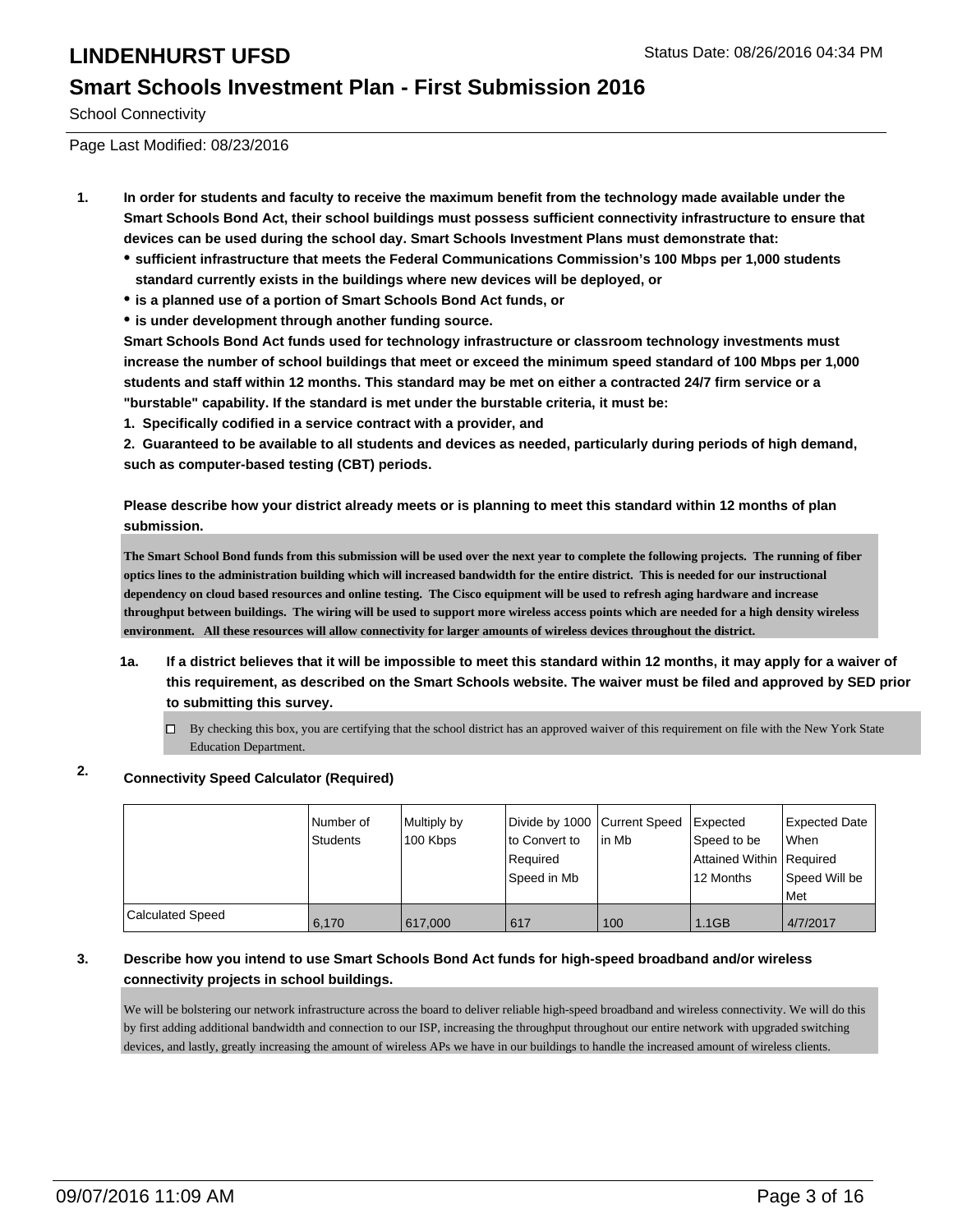#### **Smart Schools Investment Plan - First Submission 2016**

School Connectivity

Page Last Modified: 08/23/2016

**4. Describe the linkage between the district's District Instructional Technology Plan and the proposed projects. (There should be a link between your response to this question and your response to Question 1 in Part E. Curriculum and Instruction "What are the district's plans to use digital connectivity and technology to improve teaching and learning?)**

As we advance further in terms of technology, it is incumbent upon school districts to stay abreast of Best Practice and ensure that digital connectivity and technology assist in teaching and learning for our digital natives. To that end, Lindenhurst plans to gradually unfold its resources to take our existing technology to the next level. While we already have clickers, SMART Boards, digital projectors, and Chrome Books, our goal is to increase technology in the classroom even more. Switching completely over to Google Apps in lieu of traditional textbooks is an initiative started last year that can be expanded upon further this year. We want to take our TV Studio even further by broadcasting newscasts all over the school and even presenting them on our website in lieu of a traditional "announcements" link. Through more remote activities like the flipped classroom and a realtime conversation (for example in a Wiki or in Google), students can have their classroom walls dissolved and extended exponentially. Other initiatives like IMovie, bar code scanning with SMART Phones, etc. will help our classrooms progress even further. Homework will take on new meaning with these modern upgrades as a traditional homework assignment can move away from answering study guide questions after reading a chapter to participating in a SKYPE conference with a student from another country. More opportunities through increased bandwidth will arise as a result of increased funds.

**5. If the district wishes to have students and staff access the Internet from wireless devices within the school building, or in close proximity to it, it must first ensure that it has a robust Wi-Fi network in place that has sufficient bandwidth to meet user demand.**

**Please describe how you have quantified this demand and how you plan to meet this demand.**

We reviewed our current wireless infrastructure and its current limitations in our network reporting consoles. It is clear that we are currently pushing maximum capacity while experiencing a large increase in demand for wireless resources. This demand is growing exponentially. In order to remediate, the district requires more internet bandwidth, more bandwidth between buildings, and more access points to serve the pockets of client density.

**6. As indicated on Page 5 of the guidance, the Office of Facilities Planning will have to conduct a preliminary review of all capital projects, including connectivity projects.**

**Please indicate on a separate row each project number given to you by the Office of Facilities Planning.**

| Project Number        |  |
|-----------------------|--|
| 58-01-04-03-7-999-002 |  |

**7. Certain high-tech security and connectivity infrastructure projects may be eligible for an expedited review process as determined by the Office of Facilities Planning.**

**Was your project deemed eligible for streamlined review?**

No

**8. Include the name and license number of the architect or engineer of record.**

| Name        | License Number |
|-------------|----------------|
| John Grillo | 27360          |

**9. If you are submitting an allocation for School Connectivity complete this table. Note that the calculated Total at the bottom of the table must equal the Total allocation for this category that you entered in the SSIP Overview overall budget.**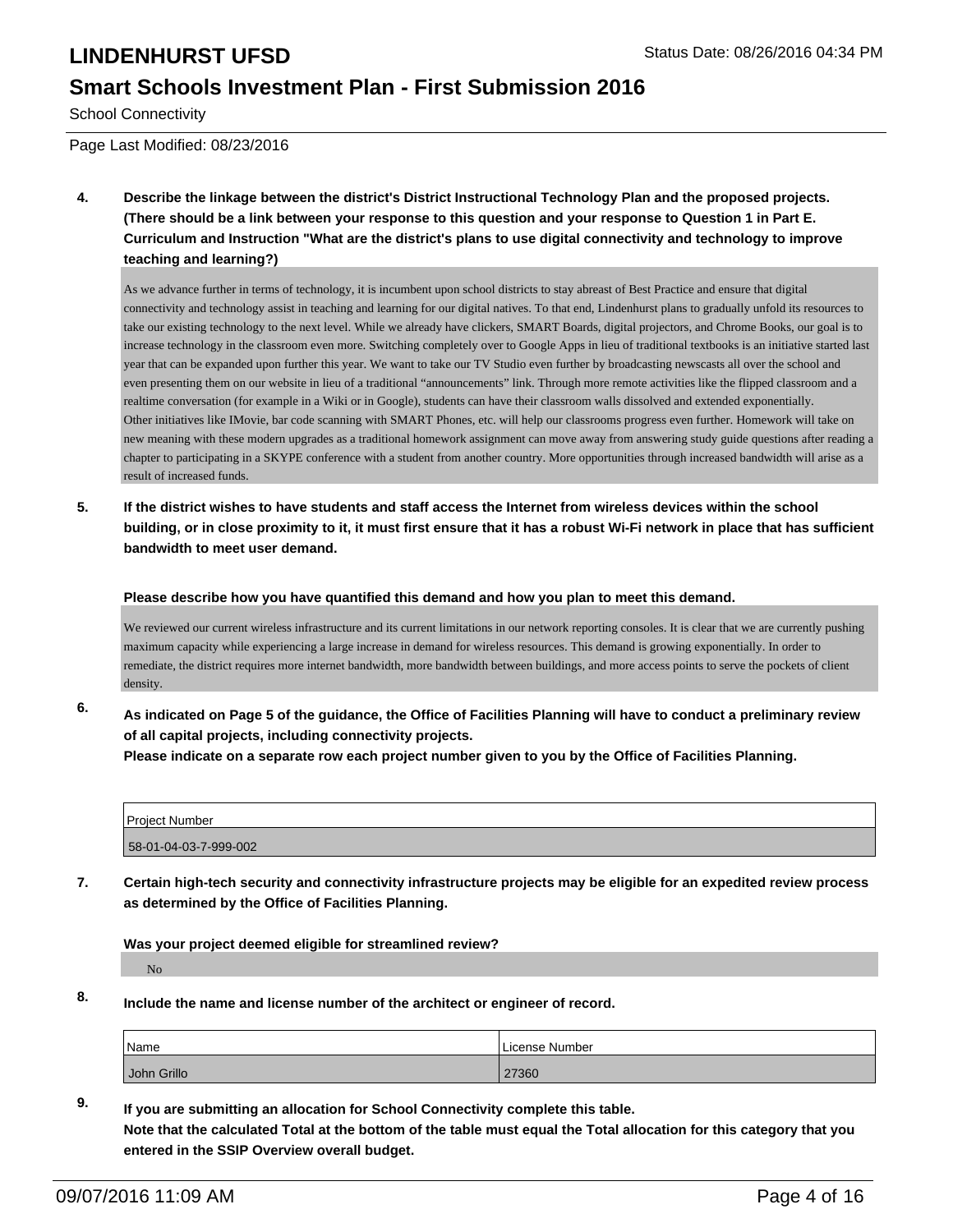## **Smart Schools Investment Plan - First Submission 2016**

School Connectivity

Page Last Modified: 08/23/2016

|                                            | Sub-           |
|--------------------------------------------|----------------|
|                                            | Allocation     |
| Network/Access Costs                       | 145,117        |
| Outside Plant Costs                        | $\overline{0}$ |
| School Internal Connections and Components | 120,801        |
| Professional Services                      | $\mathbf 0$    |
| Testing                                    | $\mathbf 0$    |
| <b>Other Upfront Costs</b>                 | $\overline{0}$ |
| <b>Other Costs</b>                         | $\overline{0}$ |
| Totals:                                    | 265,918        |

**10. Please detail the type, quantity, per unit cost and total cost of the eligible items under each sub-category. This is especially important for any expenditures listed under the "Other" category. All expenditures must be eligible for tax-exempt financing to be reimbursed through the SSBA. Sufficient detail must be provided so that we can verify this is the case. If you have any questions, please contact us directly through smartschools@nysed.gov. NOTE: Wireless Access Points should be included in this category, not under Classroom Educational Technology, except those that will be loaned/purchased for nonpublic schools.**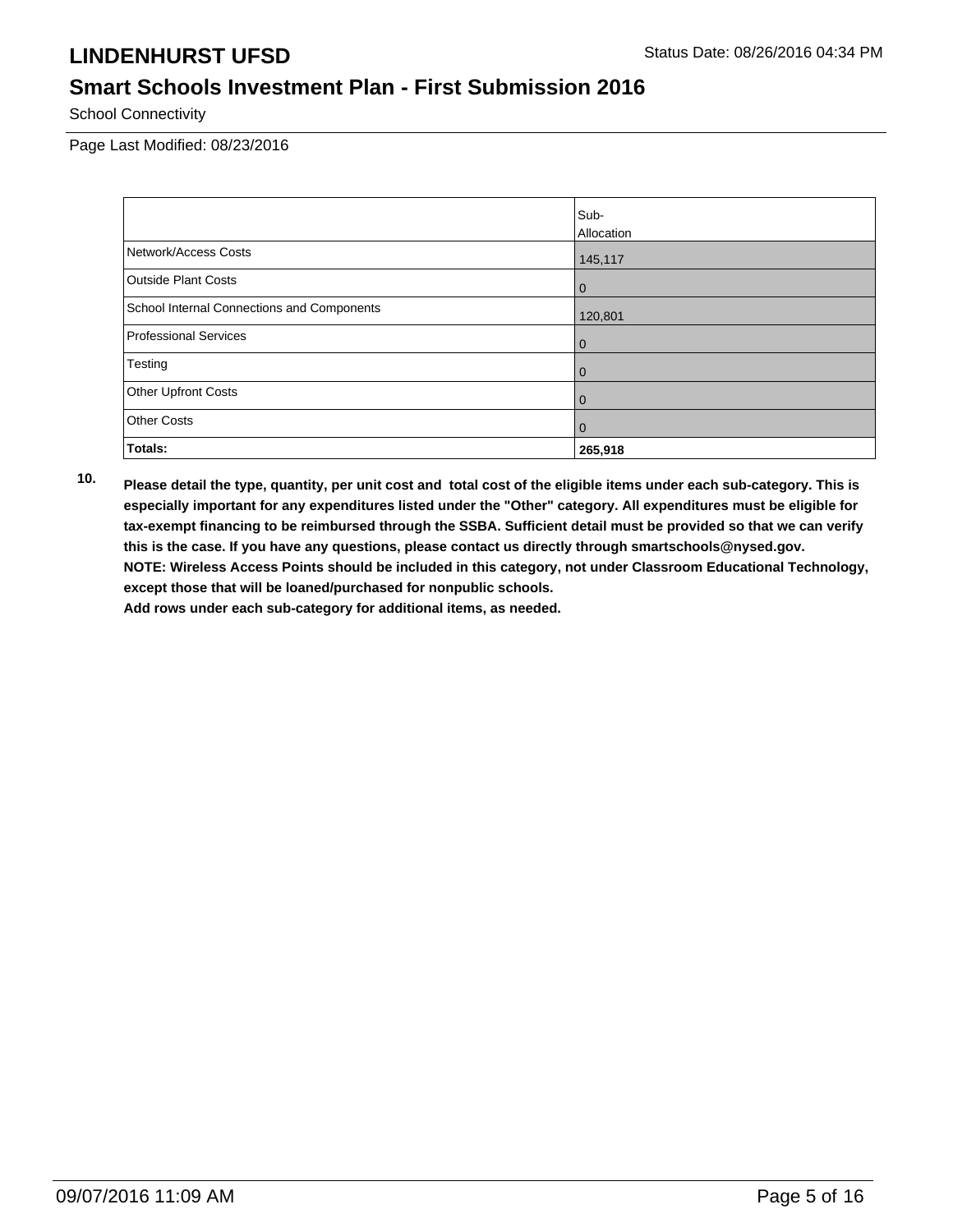# **Smart Schools Investment Plan - First Submission 2016**

School Connectivity

Page Last Modified: 08/23/2016

| Select the allowable expenditure<br>type.<br>Repeat to add another item under<br>each type. | Item to be purchased                                                                | Quantity     | Cost per Item  | <b>Total Cost</b> |
|---------------------------------------------------------------------------------------------|-------------------------------------------------------------------------------------|--------------|----------------|-------------------|
| <b>Connections/Components</b>                                                               | Ethernet Fiber Services - 1000M<br>Internet Construction Costs and Fees<br>to Build | $\mathbf{1}$ | 72,000         | 72,000            |
| <b>Connections/Components</b>                                                               | Cat6 Plenum Cable-Orange Jacket                                                     | 184          | 43             | 7,839             |
| <b>Connections/Components</b>                                                               | Cat6 RJ-45 Modualr Plugs                                                            | 184          | $\mathbf{1}$   | 153               |
| <b>Connections/Components</b>                                                               | 24 Port Cat6 Patch Panel                                                            | 9            | 130            | 1,170             |
| <b>Connections/Components</b>                                                               | <b>Fire-Stop Material</b>                                                           | 4            | 16             | 64                |
| <b>Connections/Components</b>                                                               | P-Touch Labeling 3/8' Black on White                                                | 368          | 1              | 74                |
| <b>Connections/Components</b>                                                               | Surface Mount Raceway-750 Seies                                                     | 600          | 1              | 732               |
| <b>Connections/Components</b>                                                               | Mounting Strap-750 Series                                                           | 180          | 1              | 89                |
| <b>Connections/Components</b>                                                               | Surface Mount Box-Single Gang                                                       | 20           | $\overline{7}$ | 132               |
| <b>Connections/Components</b>                                                               | <b>Raceway Fittings</b>                                                             | 50           | 3              | 164               |
| <b>Connections/Components</b>                                                               | Cat6 RJ-45 Jacks                                                                    | 10           | $\overline{7}$ | 65                |
| <b>Connections/Components</b>                                                               | Cat6 Patch Cords-1' Orange                                                          | 184          | $\overline{2}$ | 365               |
| <b>Connections/Components</b>                                                               | Cat6 Patch Codes-3' Orange                                                          | 184          | $\overline{2}$ | 431               |
| <b>Connections/Components</b>                                                               | Install, Term & Test 184 new Orange<br>Cat6 Cables for AP                           | 406          | 92             | 37,523            |
| <b>Network/Access Costs</b>                                                                 | Aruba Airwaye WRLS MGT STE<br>200DEV                                                | $\mathbf{1}$ | 9,350          | 9,350             |
| <b>Network/Access Costs</b><br>Aruba Airwave WRLS MGT STE 1SRV<br>50 <sub>D</sub>           |                                                                                     | $\mathbf{1}$ | 3,080          | 3,080             |
| <b>Network/Access Costs</b>                                                                 | Aruba Policy ENF FW LIC 1AP                                                         | 223          | 60             | 13,380            |
| <b>Network/Access Costs</b><br>Aruba WRLSS AP 802.11N/AC Dual<br>Radio                      |                                                                                     | 178          | 450            | 80,100            |
| Aruba AP-225 WRLS Access PT<br>Network/Access Costs<br>802.11AC                             |                                                                                     | 45           | 840            | 37,800            |
| <b>Network/Access Costs</b>                                                                 | Aruba AP-200 Mount Kit Basic                                                        | 75           | 19             | 1,407             |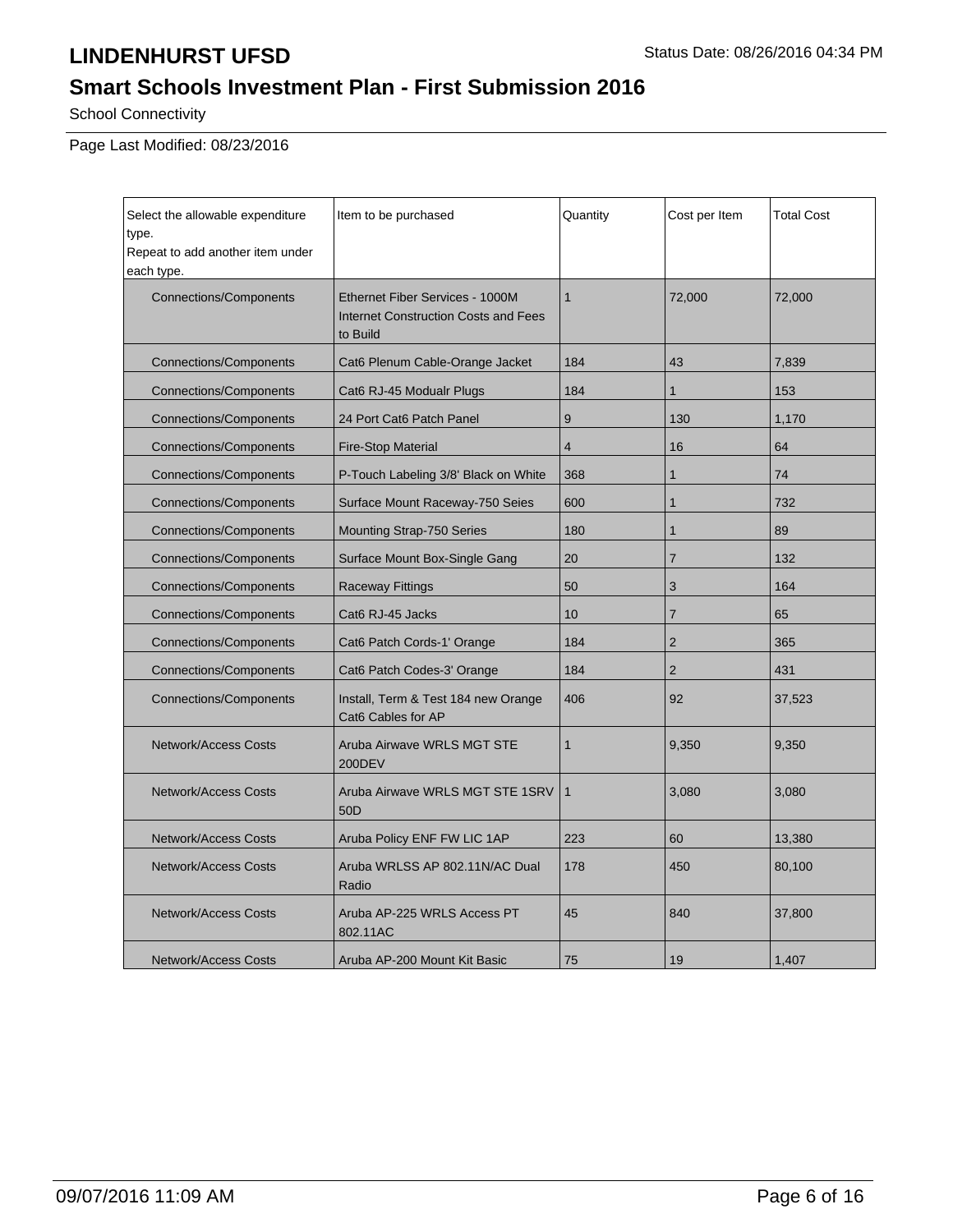#### **Smart Schools Investment Plan - First Submission 2016**

Community Connectivity (Broadband and Wireless)

Page Last Modified: 08/17/2016

**1. Describe how you intend to use Smart Schools Bond Act funds for high-speed broadband and/or wireless connectivity projects in the community.**

(No Response)

**2. Please describe how the proposed project(s) will promote student achievement and increase student and/or staff access to the Internet in a manner that enhances student learning and/or instruction outside of the school day and/or school building.**

(No Response)

**3. Community connectivity projects must comply with all the necessary local building codes and regulations (building and related permits are not required prior to plan submission).**

 $\Box$  I certify that we will comply with all the necessary local building codes and regulations.

**4. Please describe the physical location of the proposed investment.**

(No Response)

**5. Please provide the initial list of partners participating in the Community Connectivity Broadband Project, along with their Federal Tax Identification (Employer Identification) number.**

| <b>Project Partners</b> | Federal ID#   |
|-------------------------|---------------|
| (No Response)           | (No Response) |

**6. If you are submitting an allocation for Community Connectivity, complete this table. Note that the calculated Total at the bottom of the table must equal the Total allocation for this category that you entered in the SSIP Overview overall budget.**

|                                    | Sub-Allocation |
|------------------------------------|----------------|
| Network/Access Costs               | (No Response)  |
| <b>Outside Plant Costs</b>         | (No Response)  |
| Tower Costs                        | (No Response)  |
| <b>Customer Premises Equipment</b> | (No Response)  |
| <b>Professional Services</b>       | (No Response)  |
| Testing                            | (No Response)  |
| <b>Other Upfront Costs</b>         | (No Response)  |
| <b>Other Costs</b>                 | (No Response)  |
| Totals:                            | 0              |

**7. Please detail the type, quantity, per unit cost and total cost of the eligible items under each sub-category. This is especially important for any expenditures listed under the "Other" category. All expenditures must be capital-bond eligible to be reimbursed through the SSBA. If you have any questions, please contact us directly through smartschools@nysed.gov.**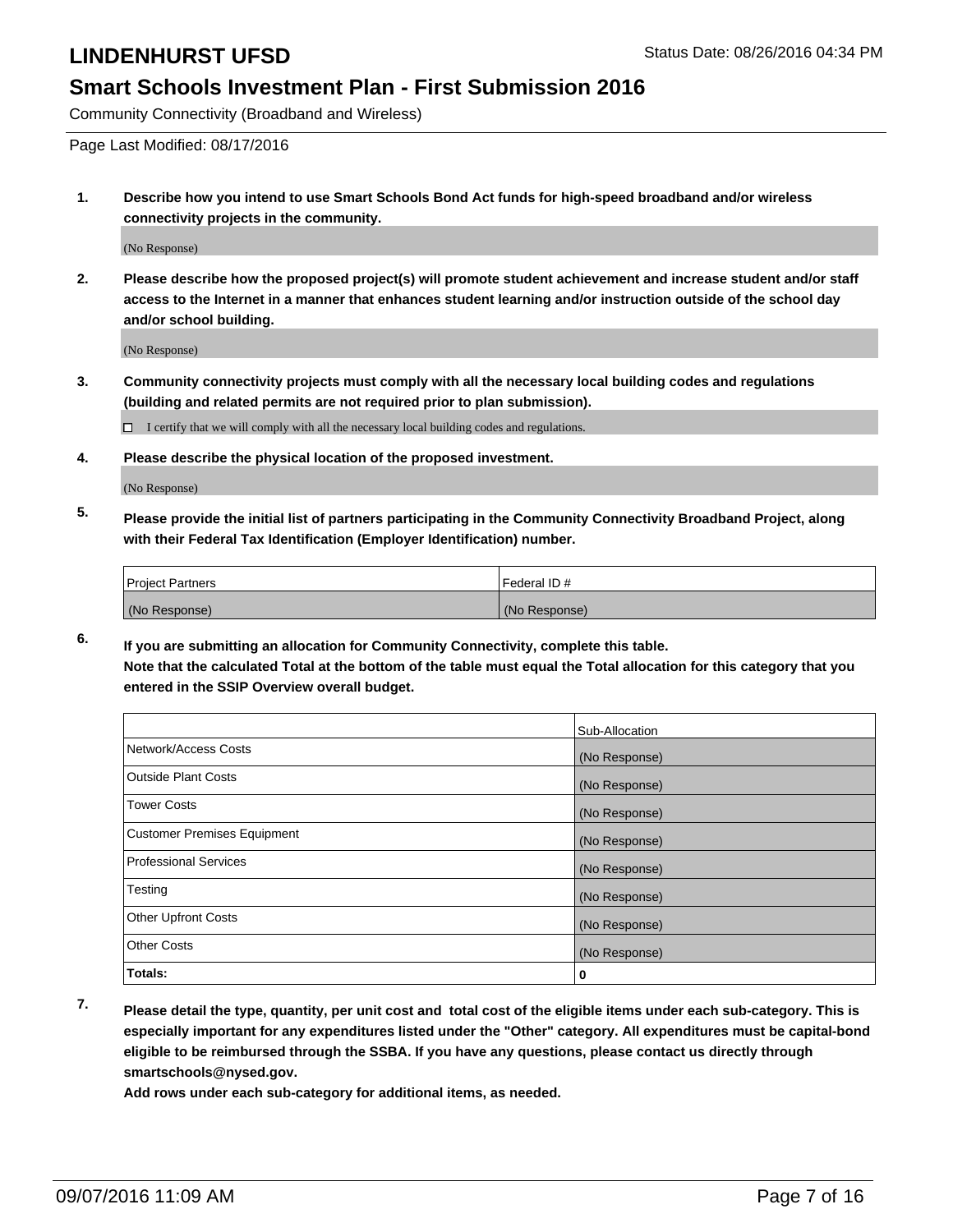### **Smart Schools Investment Plan - First Submission 2016**

Community Connectivity (Broadband and Wireless)

Page Last Modified: 08/17/2016

| Select the allowable expenditure | Item to be purchased | Quantity      | Cost per Item | <b>Total Cost</b> |
|----------------------------------|----------------------|---------------|---------------|-------------------|
| type.                            |                      |               |               |                   |
| Repeat to add another item under |                      |               |               |                   |
| each type.                       |                      |               |               |                   |
| (No Response)                    | (No Response)        | (No Response) | (No Response) | (No Response)     |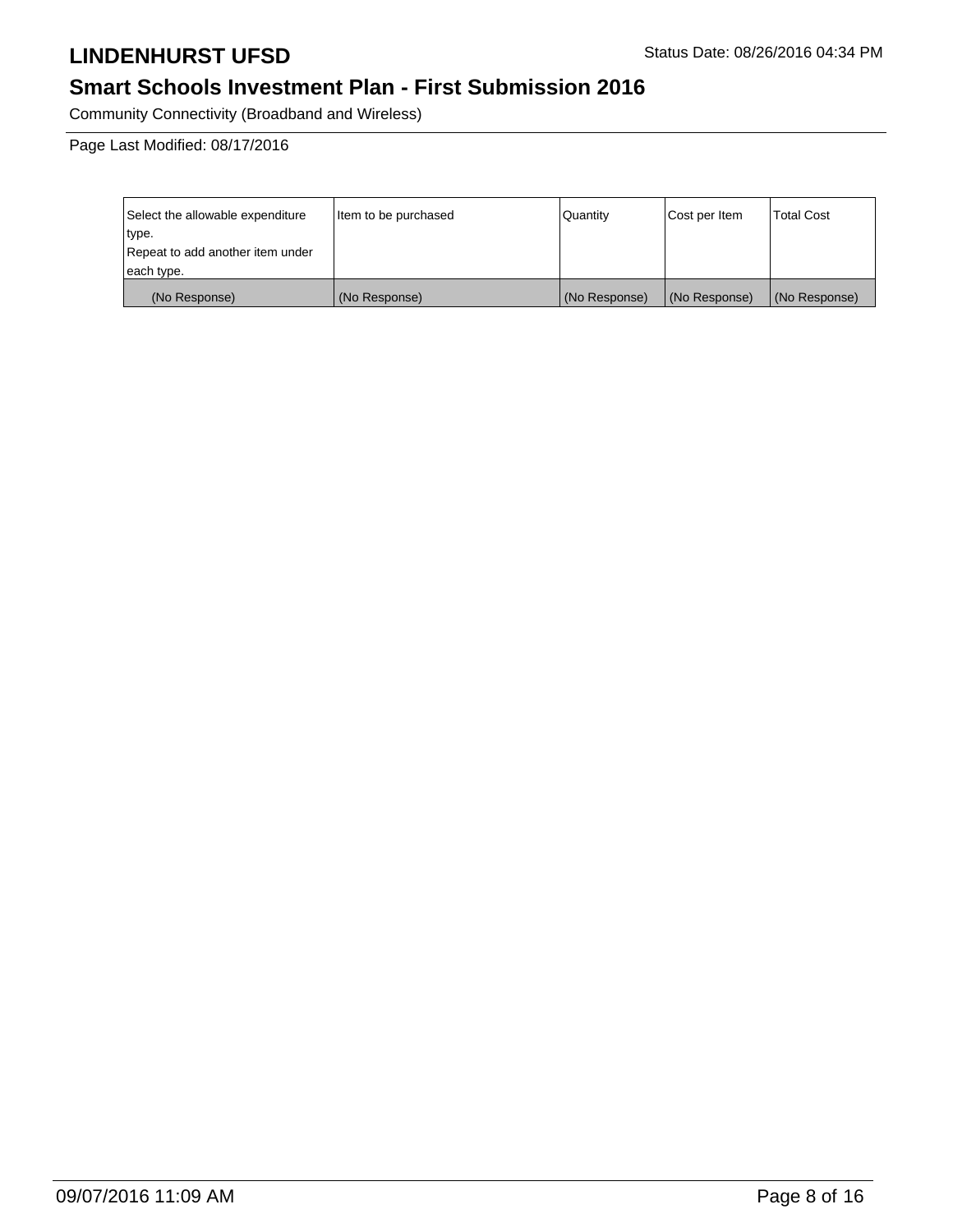#### **Smart Schools Investment Plan - First Submission 2016**

Classroom Learning Technology

Page Last Modified: 08/17/2016

**1. In order for students and faculty to receive the maximum benefit from the technology made available under the Smart Schools Bond Act, their school buildings must possess sufficient connectivity infrastructure to ensure that devices can be used during the school day. Smart Schools Investment Plans must demonstrate that sufficient infrastructure that meets the Federal Communications Commission's 100 Mbps per 1,000 students standard currently exists in the buildings where new devices will be deployed, or is a planned use of a portion of Smart Schools Bond Act funds, or is under development through another funding source.**

**Smart Schools Bond Act funds used for technology infrastructure or classroom technology investments must increase the number of school buildings that meet or exceed the minimum speed standard of 100 Mbps per 1,000 students and staff within 12 months. This standard may be met on either a contracted 24/7 firm service or a "burstable" capability. If the standard is met under the burstable criteria, it must be:**

**1. Specifically codified in a service contract with a provider, and**

**2. Guaranteed to be available to all students and devices as needed, particularly during periods of high demand, such as computer-based testing (CBT) periods.**

**Please describe how your district already meets or is planning to meet this standard within 12 months of plan submission.**

(No Response)

- **1a. If a district believes that it will be impossible to meet this standard within 12 months, it may apply for a waiver of this requirement, as described on the Smart Schools website. The waiver must be filed and approved by SED prior to submitting this survey.**
	- $\Box$  By checking this box, you are certifying that the school district has an approved waiver of this requirement on file with the New York State Education Department.
- **2. Connectivity Speed Calculator (Required)**

|                         | INumber of<br>Students | Multiply by<br>100 Kbps | Ito Convert to<br>Reauired<br>Speed in Mb | Divide by 1000 Current Speed Expected<br>lin Mb | Speed to be<br>Attained Within   Required<br>12 Months | <b>Expected Date</b><br>l When<br>Speed Will be<br>Met |
|-------------------------|------------------------|-------------------------|-------------------------------------------|-------------------------------------------------|--------------------------------------------------------|--------------------------------------------------------|
| <b>Calculated Speed</b> | (No<br>Response)       | (No Response)           | (No<br>Response)                          | (No<br>Response)                                | l (No<br>Response)                                     | (No<br>Response)                                       |

**3. If the district wishes to have students and staff access the Internet from wireless devices within the school building, or in close proximity to it, it must first ensure that it has a robust Wi-Fi network in place that has sufficient bandwidth to meet user demand.**

**Please describe how you have quantified this demand and how you plan to meet this demand.**

(No Response)

**4. All New York State public school districts are required to complete and submit an Instructional Technology Plan survey to the New York State Education Department in compliance with Section 753 of the Education Law and per Part 100.12 of the Commissioner's Regulations.**

**Districts that include educational technology purchases as part of their Smart Schools Investment Plan must have a submitted and approved Instructional Technology Plan survey on file with the New York State Education Department.**

By checking this box, you are certifying that the school district has an approved Instructional Technology Plan survey on file with the New York State Education Department.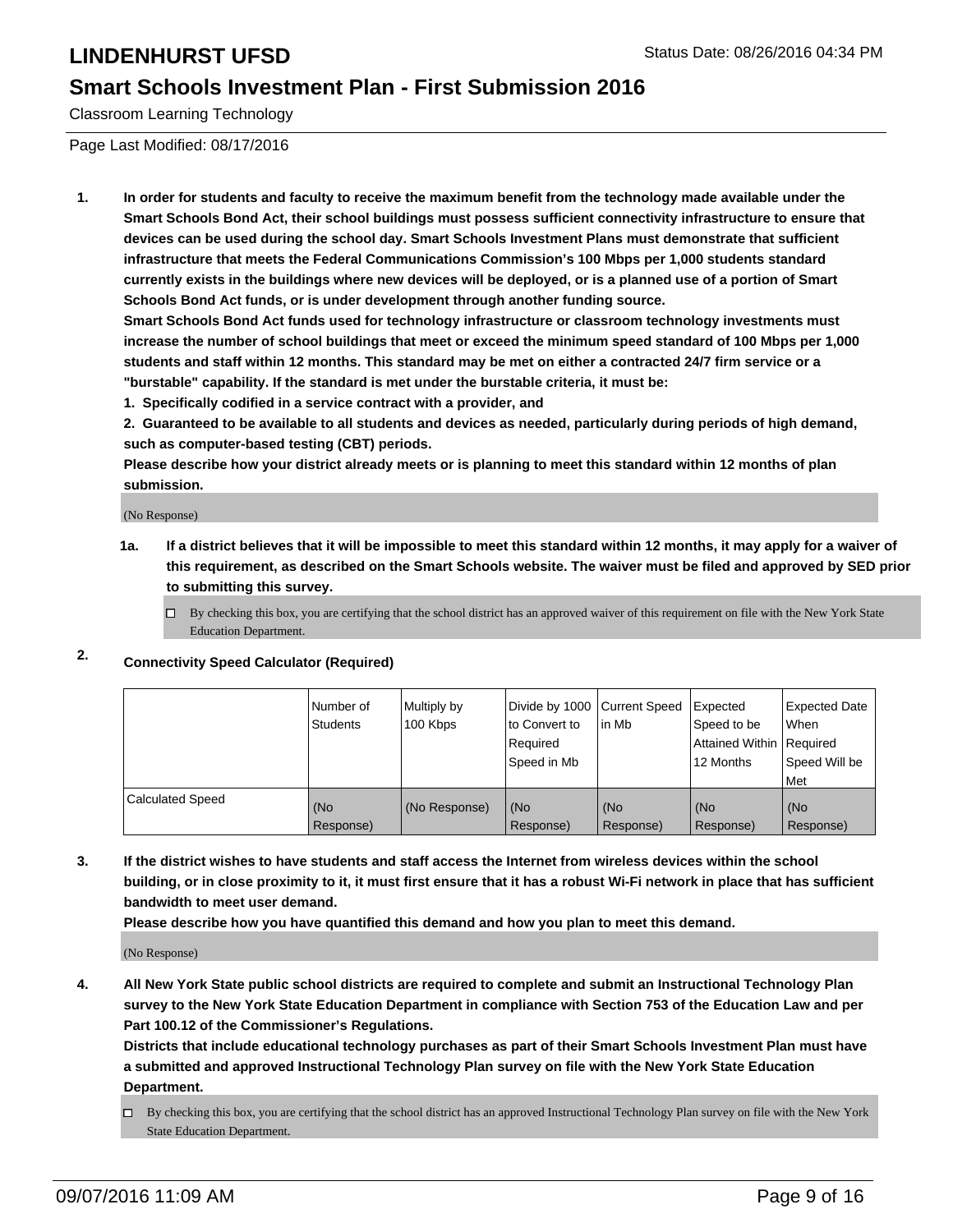#### **Smart Schools Investment Plan - First Submission 2016**

Classroom Learning Technology

Page Last Modified: 08/17/2016

**5. Describe the devices you intend to purchase and their compatibility with existing or planned platforms or systems. Specifically address the adequacy of each facility's electrical, HVAC and other infrastructure necessary to install and support the operation of the planned technology.**

(No Response)

- **6. Describe how the proposed technology purchases will:**
	- **> enhance differentiated instruction;**
	- **> expand student learning inside and outside the classroom;**
	- **> benefit students with disabilities and English language learners; and**
	- **> contribute to the reduction of other learning gaps that have been identified within the district.**

**The expectation is that districts will place a priority on addressing the needs of students who struggle to succeed in a rigorous curriculum. Responses in this section should specifically address this concern and align with the district's Instructional Technology Plan (in particular Question 2 of E. Curriculum and Instruction: "Does the district's instructional technology plan address the needs of students with disabilities to ensure equitable access to instruction, materials and assessments?" and Question 3 of the same section: "Does the district's instructional technology plan address the provision of assistive technology specifically for students with disabilities to ensure access to and participation in the general curriculum?"**

(No Response)

**7. Where appropriate, describe how the proposed technology purchases will enhance ongoing communication with parents and other stakeholders and help the district facilitate technology-based regional partnerships, including distance learning and other efforts.**

(No Response)

**8. Describe the district's plan to provide professional development to ensure that administrators, teachers and staff can employ the technology purchased to enhance instruction successfully.**

**Note: This response should be aligned and expanded upon in accordance with your district's response to Question 1 of F. Professional Development of your Instructional Technology Plan: "Please provide a summary of professional development offered to teachers and staff, for the time period covered by this plan, to support technology to enhance teaching and learning. Please include topics, audience and method of delivery within your summary."**

(No Response)

- **9. Districts must contact the SUNY/CUNY teacher preparation program that supplies the largest number of the district's new teachers to request advice on innovative uses and best practices at the intersection of pedagogy and educational technology.**
	- $\Box$  By checking this box, you certify that you have contacted the SUNY/CUNY teacher preparation program that supplies the largest number of your new teachers to request advice on these issues.
	- **9a. Please enter the name of the SUNY or CUNY Institution that you contacted.**

(No Response)

**9b. Enter the primary Institution phone number.**

(No Response)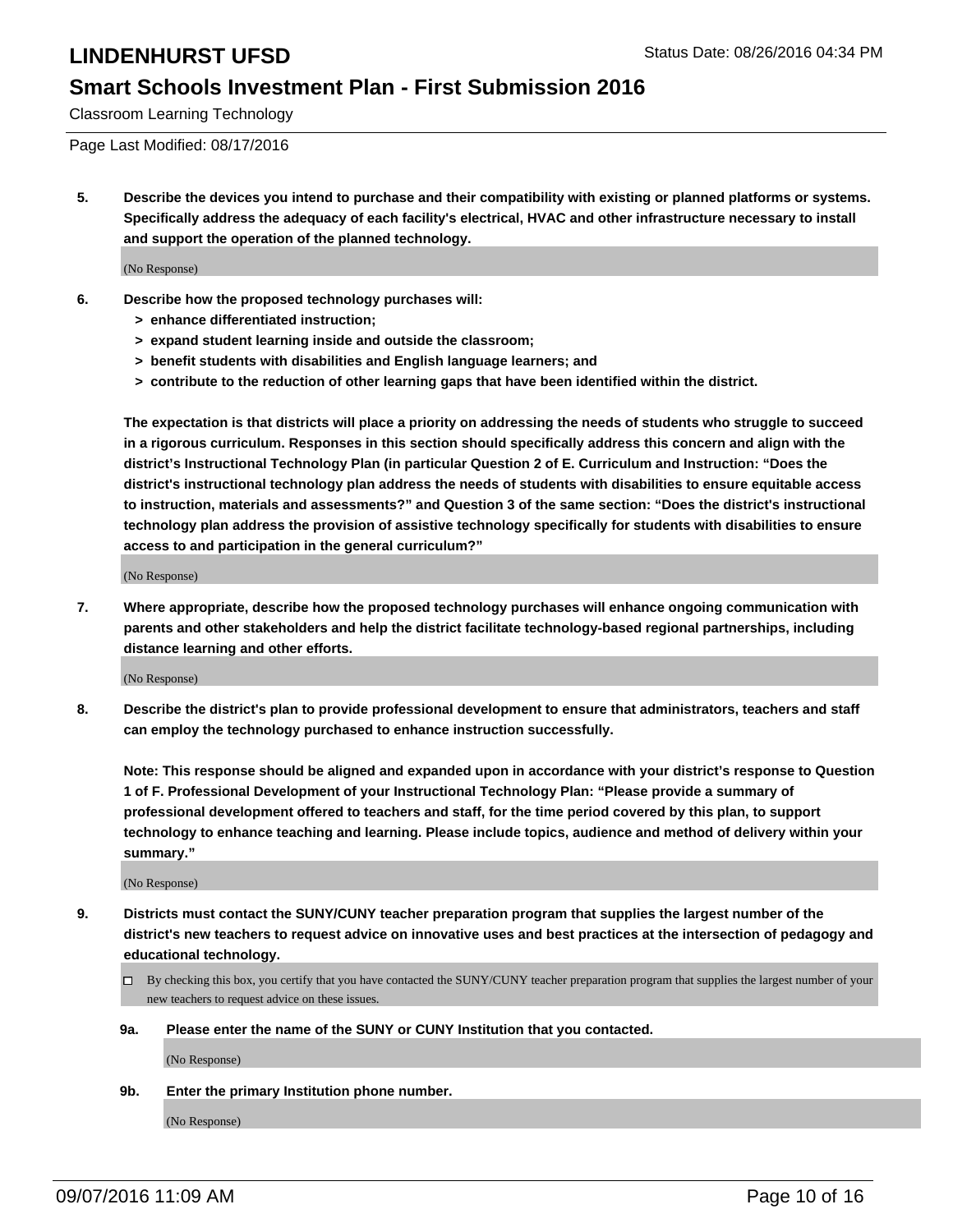#### **Smart Schools Investment Plan - First Submission 2016**

Classroom Learning Technology

Page Last Modified: 08/17/2016

**9c. Enter the name of the contact person with whom you consulted and/or will be collaborating with on innovative uses of technology and best practices.**

(No Response)

**10. A district whose Smart Schools Investment Plan proposes the purchase of technology devices and other hardware must account for nonpublic schools in the district.**

**Are there nonpublic schools within your school district?**

□ Yes

 $\hfill \square$  No

**11. Nonpublic Classroom Technology Loan Calculator**

**The Smart Schools Bond Act provides that any Classroom Learning Technology purchases made using Smart Schools funds shall be lent, upon request, to nonpublic schools in the district. However, no school district shall be required to loan technology in amounts greater than the total obtained and spent on technology pursuant to the Smart Schools Bond Act and the value of such loan may not exceed the total of \$250 multiplied by the nonpublic school enrollment in the base year at the time of enactment. See:**

**http://www.p12.nysed.gov/mgtserv/smart\_schools/docs/Smart\_Schools\_Bond\_Act\_Guidance\_04.27.15\_Final.pdf.**

|                                         | 1. Classroom<br>Technology<br>Sub-allocation | 2. Public<br><b>Enrollment</b><br>$(2014 - 15)$ | 3. Nonpublic<br><b>Enrollment</b><br>$(2014 - 15)$                                            | l 4. Sum of<br>l Public and<br>Nonpublic<br>Enrollment | 5. Total Per<br>Pupil Sub-<br>lallocation | 6. Total<br>Nonpublic Loan<br>Amount |
|-----------------------------------------|----------------------------------------------|-------------------------------------------------|-----------------------------------------------------------------------------------------------|--------------------------------------------------------|-------------------------------------------|--------------------------------------|
| Calculated Nonpublic Loan<br>l Amount i |                                              |                                                 | (No Response)   (No Response)   (No Response)   (No Response)   (No Response)   (No Response) |                                                        |                                           |                                      |

**12. To ensure the sustainability of technology purchases made with Smart Schools funds, districts must demonstrate a long-term plan to maintain and replace technology purchases supported by Smart Schools Bond Act funds. This sustainability plan shall demonstrate a district's capacity to support recurring costs of use that are ineligible for Smart Schools Bond Act funding such as device maintenance, technical support, Internet and wireless fees, maintenance of hotspots, staff professional development, building maintenance and the replacement of incidental items. Further, such a sustainability plan shall include a long-term plan for the replacement of purchased devices and equipment at the end of their useful life with other funding sources.**

 $\square$  By checking this box, you certify that the district has a sustainability plan as described above.

**13. Districts must ensure that devices purchased with Smart Schools Bond funds will be distributed, prepared for use, maintained and supported appropriately. Districts must maintain detailed device inventories in accordance with generally accepted accounting principles.**

By checking this box, you certify that the district has a distribution and inventory management plan and system in place.

**14. If you are submitting an allocation for Classroom Learning Technology complete this table. Note that the calculated Total at the bottom of the table must equal the Total allocation for this category that you entered in the SSIP Overview overall budget.**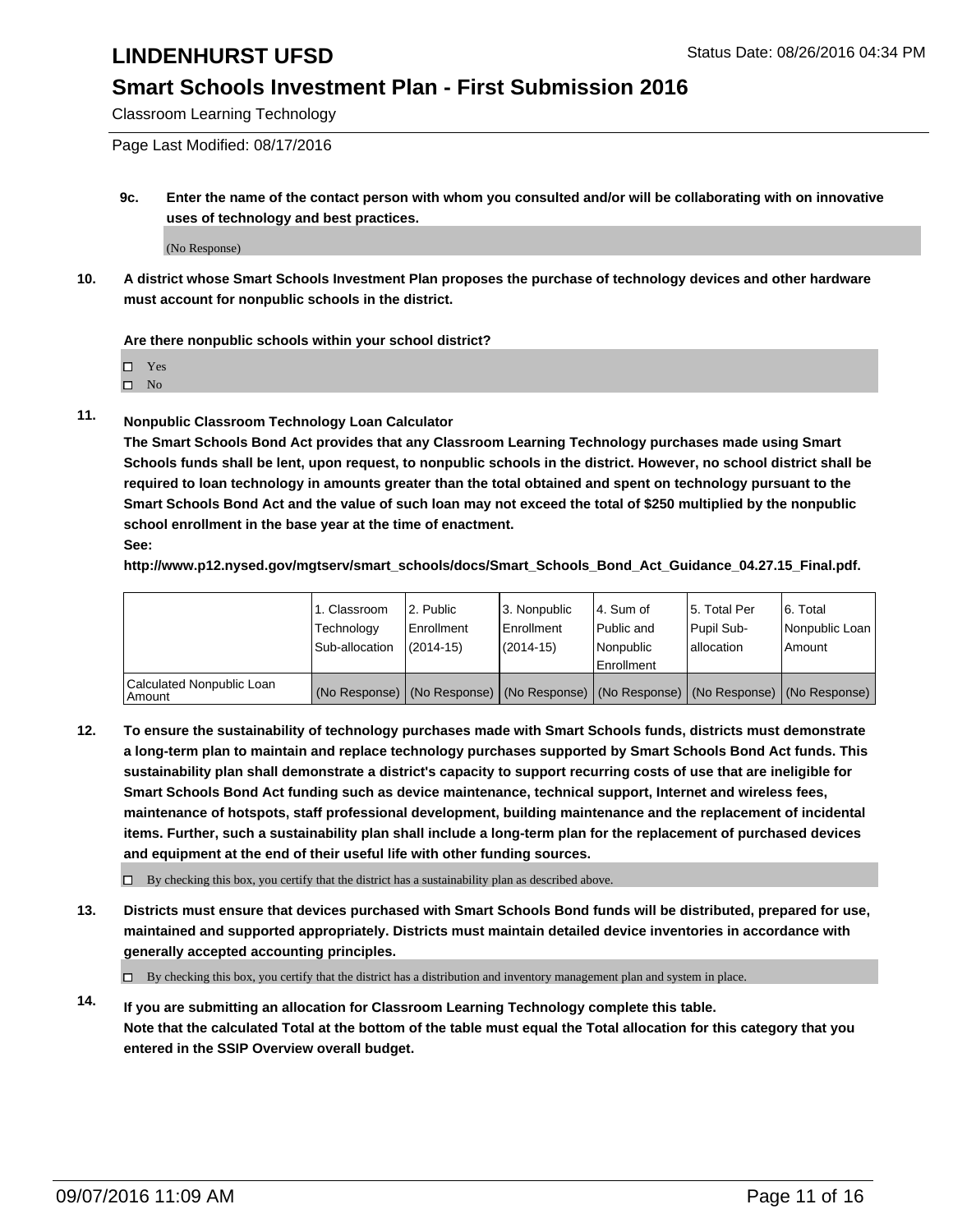### **Smart Schools Investment Plan - First Submission 2016**

Classroom Learning Technology

Page Last Modified: 08/17/2016

|                          | Sub-Allocation |
|--------------------------|----------------|
| Interactive Whiteboards  | (No Response)  |
| <b>Computer Servers</b>  | (No Response)  |
| <b>Desktop Computers</b> | (No Response)  |
| <b>Laptop Computers</b>  | (No Response)  |
| <b>Tablet Computers</b>  | (No Response)  |
| <b>Other Costs</b>       | (No Response)  |
| Totals:                  | 0              |

**15. Please detail the type, quantity, per unit cost and total cost of the eligible items under each sub-category. This is especially important for any expenditures listed under the "Other" category. All expenditures must be capital-bond eligible to be reimbursed through the SSBA. If you have any questions, please contact us directly through smartschools@nysed.gov.**

**Please specify in the "Item to be Purchased" field which specific expenditures and items are planned to meet the district's nonpublic loan requirement, if applicable.**

**NOTE: Wireless Access Points that will be loaned/purchased for nonpublic schools should ONLY be included in this category, not under School Connectivity, where public school districts would list them.**

| Select the allowable expenditure | Item to be Purchased | Quantity      | Cost per Item | <b>Total Cost</b> |
|----------------------------------|----------------------|---------------|---------------|-------------------|
| type.                            |                      |               |               |                   |
| Repeat to add another item under |                      |               |               |                   |
| each type.                       |                      |               |               |                   |
| (No Response)                    | (No Response)        | (No Response) | (No Response) | (No Response)     |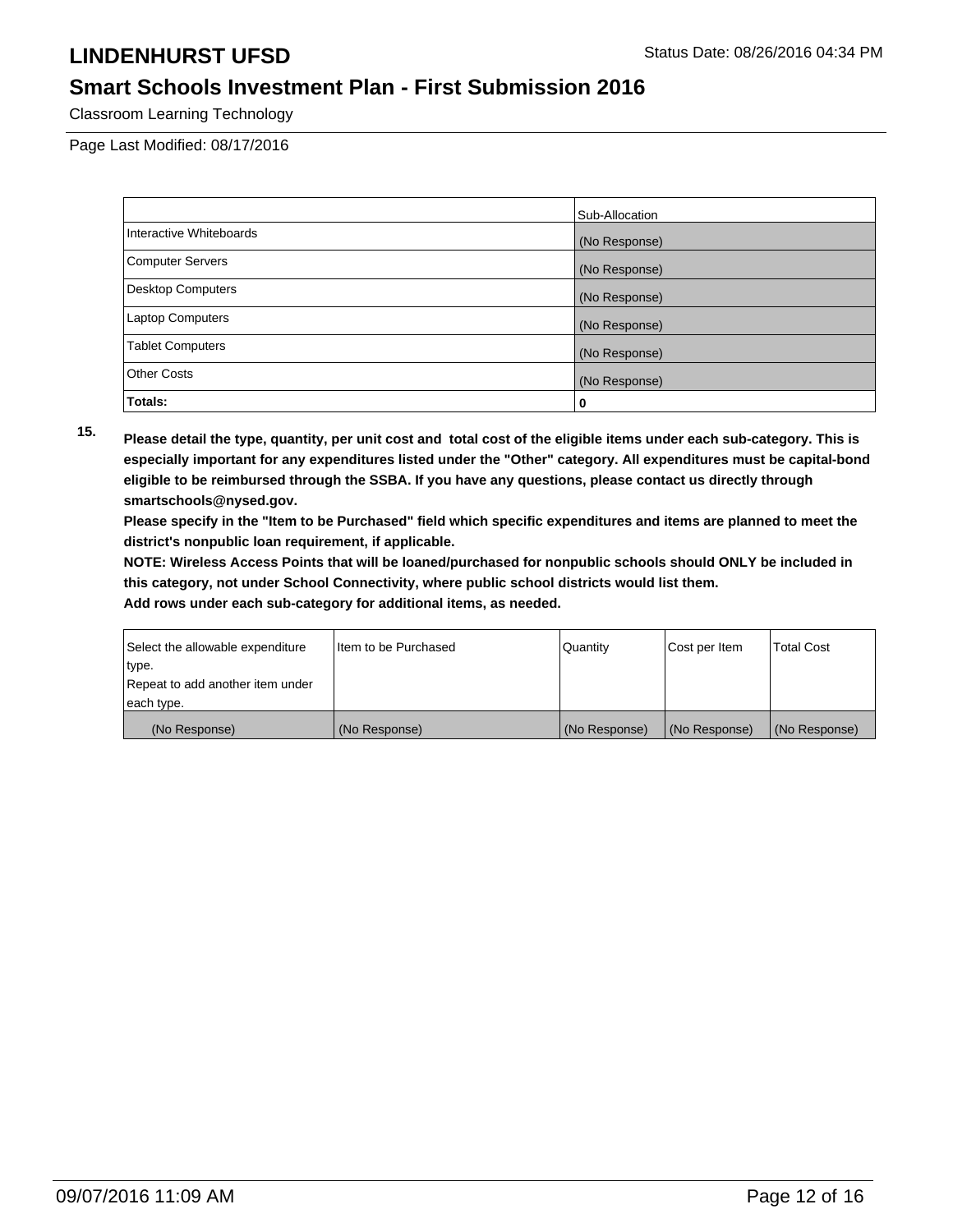#### **Smart Schools Investment Plan - First Submission 2016**

Pre-Kindergarten Classrooms

Page Last Modified: 08/17/2016

**1. Provide information regarding how and where the district is currently serving pre-kindergarten students and justify the need for additional space with enrollment projections over 3 years.**

(No Response)

- **2. Describe the district's plan to construct, enhance or modernize education facilities to accommodate prekindergarten programs. Such plans must include:**
	- **Specific descriptions of what the district intends to do to each space;**
	- **An affirmation that pre-kindergarten classrooms will contain a minimum of 900 square feet per classroom;**
	- **The number of classrooms involved;**
	- **The approximate construction costs per classroom; and**
	- **Confirmation that the space is district-owned or has a long-term lease that exceeds the probable useful life of the improvements.**

(No Response)

**3. Smart Schools Bond Act funds may only be used for capital construction costs. Describe the type and amount of additional funds that will be required to support ineligible ongoing costs (e.g. instruction, supplies) associated with any additional pre-kindergarten classrooms that the district plans to add.**

(No Response)

**4. All plans and specifications for the erection, repair, enlargement or remodeling of school buildings in any public school district in the State must be reviewed and approved by the Commissioner. Districts that plan capital projects using their Smart Schools Bond Act funds will undergo a Preliminary Review Process by the Office of Facilities Planning.**

**Please indicate on a separate row each project number given to you by the Office of Facilities Planning.**

| Project Number |  |
|----------------|--|
| (No Response)  |  |

**5. If you have made an allocation for Pre-Kindergarten Classrooms, complete this table.**

**Note that the calculated Total at the bottom of the table must equal the Total allocation for this category that you entered in the SSIP Overview overall budget.**

|                                          | Sub-Allocation |
|------------------------------------------|----------------|
| Construct Pre-K Classrooms               | (No Response)  |
| Enhance/Modernize Educational Facilities | (No Response)  |
| Other Costs                              | (No Response)  |
| Totals:                                  |                |

**6. Please detail the type, quantity, per unit cost and total cost of the eligible items under each sub-category. This is especially important for any expenditures listed under the "Other" category. All expenditures must be capital-bond eligible to be reimbursed through the SSBA. If you have any questions, please contact us directly through smartschools@nysed.gov.**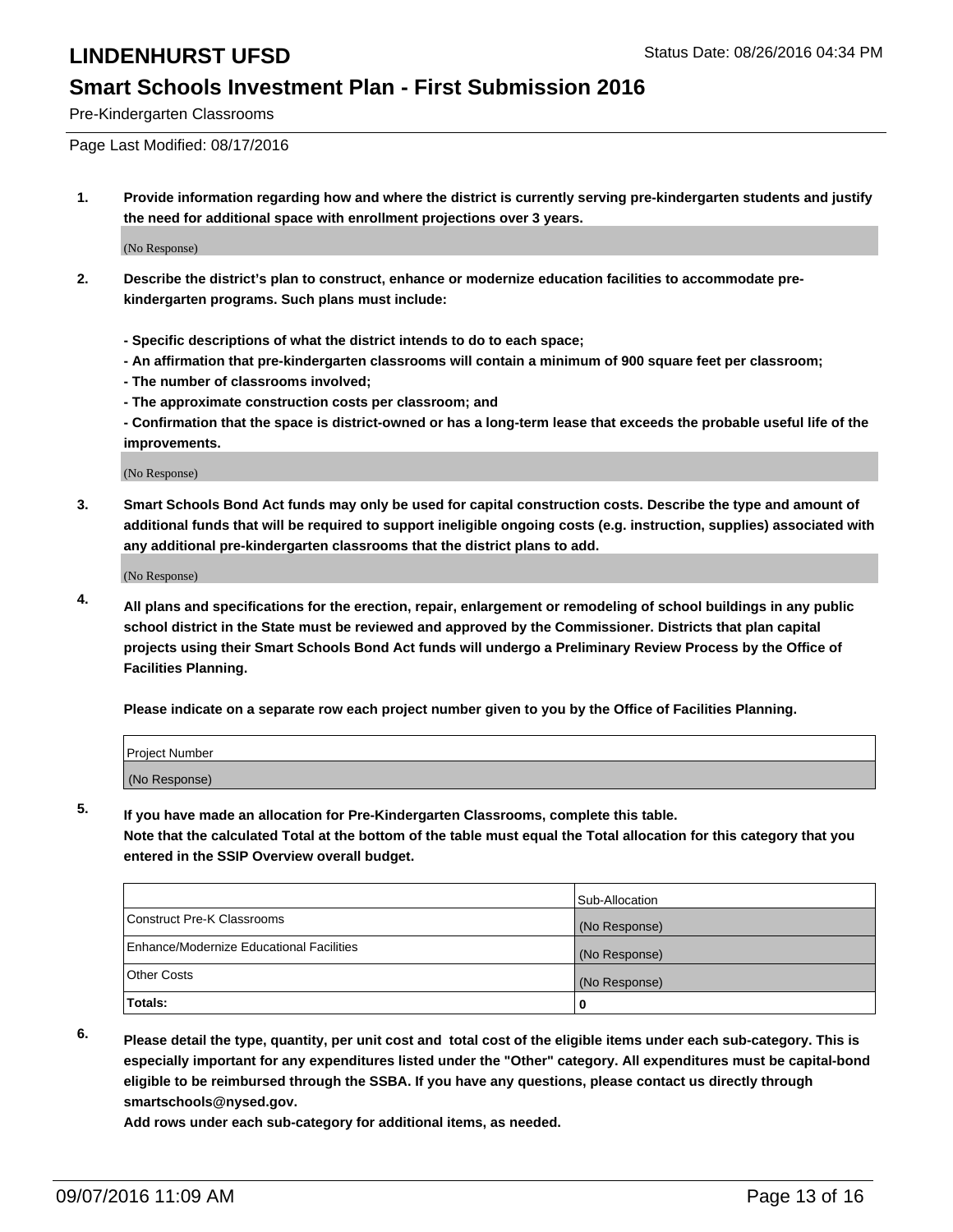# **Smart Schools Investment Plan - First Submission 2016**

Pre-Kindergarten Classrooms

Page Last Modified: 08/17/2016

| Select the allowable expenditure | litem to be purchased | Quantity      | Cost per Item | <b>Total Cost</b> |
|----------------------------------|-----------------------|---------------|---------------|-------------------|
| type.                            |                       |               |               |                   |
| Repeat to add another item under |                       |               |               |                   |
| each type.                       |                       |               |               |                   |
| (No Response)                    | (No Response)         | (No Response) | (No Response) | (No Response)     |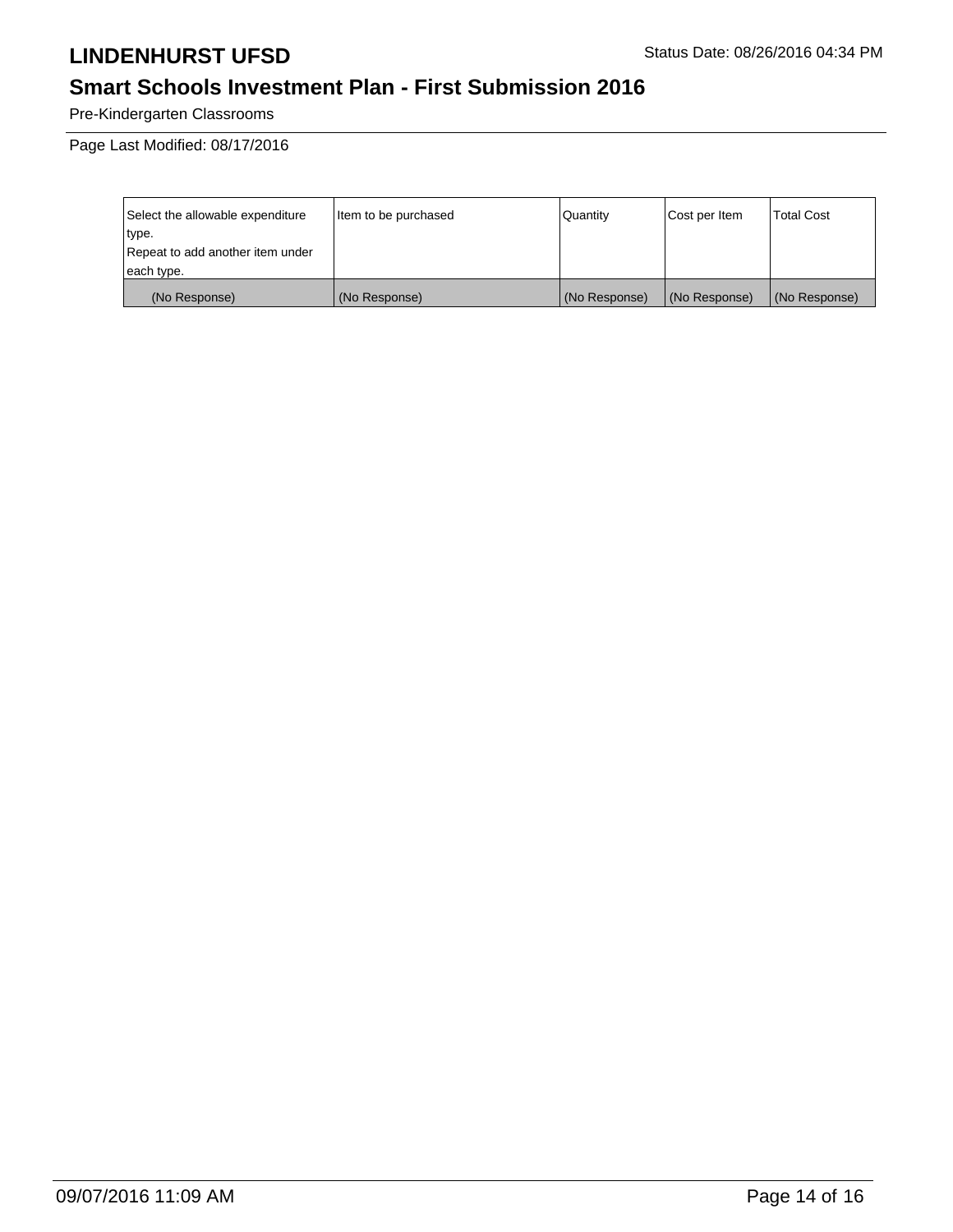#### **Smart Schools Investment Plan - First Submission 2016**

Replace Transportable Classrooms

Page Last Modified: 08/17/2016

**1. Describe the district's plan to construct, enhance or modernize education facilities to provide high-quality instructional space by replacing transportable classrooms.**

(No Response)

**2. All plans and specifications for the erection, repair, enlargement or remodeling of school buildings in any public school district in the State must be reviewed and approved by the Commissioner. Districts that plan capital projects using their Smart Schools Bond Act funds will undergo a Preliminary Review Process by the Office of Facilities Planning.**

**Please indicate on a separate row each project number given to you by the Office of Facilities Planning.**

| Project Number |  |
|----------------|--|
| (No Response)  |  |

**3. For large projects that seek to blend Smart Schools Bond Act dollars with other funds, please note that Smart Schools Bond Act funds can be allocated on a pro rata basis depending on the number of new classrooms built that directly replace transportable classroom units.**

**If a district seeks to blend Smart Schools Bond Act dollars with other funds describe below what other funds are being used and what portion of the money will be Smart Schools Bond Act funds.**

(No Response)

**4. If you have made an allocation for Replace Transportable Classrooms, complete this table. Note that the calculated Total at the bottom of the table must equal the Total allocation for this category that you entered in the SSIP Overview overall budget.**

|                                                | Sub-Allocation |
|------------------------------------------------|----------------|
| Construct New Instructional Space              | (No Response)  |
| Enhance/Modernize Existing Instructional Space | (No Response)  |
| Other Costs                                    | (No Response)  |
| Totals:                                        | 0              |

**5. Please detail the type, quantity, per unit cost and total cost of the eligible items under each sub-category. This is especially important for any expenditures listed under the "Other" category. All expenditures must be capital-bond eligible to be reimbursed through the SSBA. If you have any questions, please contact us directly through smartschools@nysed.gov.**

| Select the allowable expenditure | Item to be purchased | Quantity      | Cost per Item | Total Cost    |
|----------------------------------|----------------------|---------------|---------------|---------------|
| type.                            |                      |               |               |               |
| Repeat to add another item under |                      |               |               |               |
| each type.                       |                      |               |               |               |
| (No Response)                    | (No Response)        | (No Response) | (No Response) | (No Response) |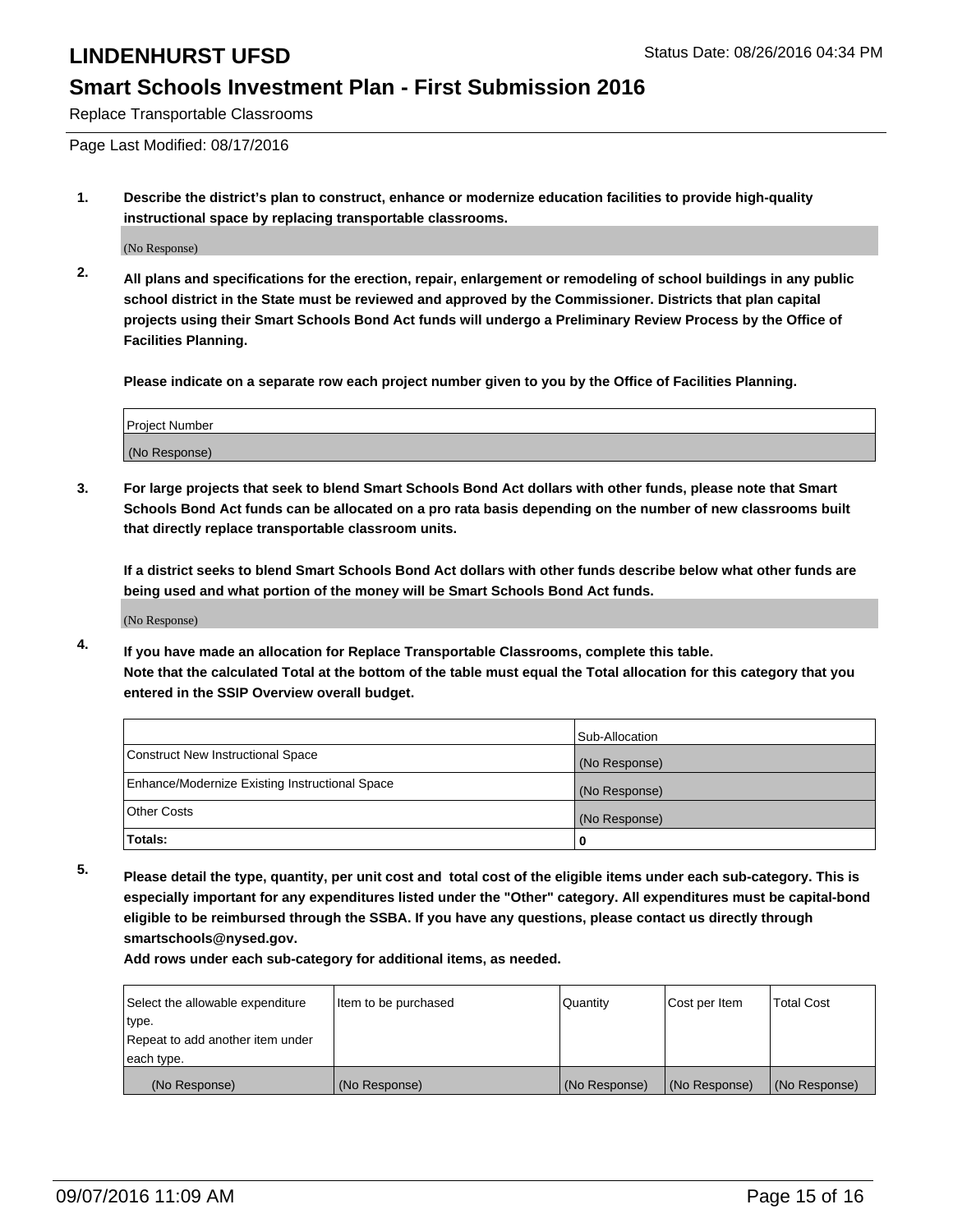#### **Smart Schools Investment Plan - First Submission 2016**

High-Tech Security Features

Page Last Modified: 08/22/2016

**1. Describe how you intend to use Smart Schools Bond Act funds to install high-tech security features in school buildings and on school campuses.**

(No Response)

**2. All plans and specifications for the erection, repair, enlargement or remodeling of school buildings in any public school district in the State must be reviewed and approved by the Commissioner. Districts that plan capital projects using their Smart Schools Bond Act funds will undergo a Preliminary Review Process by the Office of Facilities Planning.** 

**Please indicate on a separate row each project number given to you by the Office of Facilities Planning.**

| Project Number              |  |  |  |
|-----------------------------|--|--|--|
|                             |  |  |  |
| $(N_0$<br>$(1)$ No Response |  |  |  |

- **3. Was your project deemed eligible for streamlined Review?**
	- □ Yes
	- $\square$  No
- **4. Include the name and license number of the architect or engineer of record.**

| Name          | License Number |
|---------------|----------------|
| (No Response) | (No Response)  |

**5. If you have made an allocation for High-Tech Security Features, complete this table. Note that the calculated Total at the bottom of the table must equal the Total allocation for this category that you entered in the SSIP Overview overall budget.**

|                                                      | Sub-Allocation |
|------------------------------------------------------|----------------|
| Capital-Intensive Security Project (Standard Review) | (No Response)  |
| <b>Electronic Security System</b>                    | (No Response)  |
| <b>Entry Control System</b>                          | (No Response)  |
| Approved Door Hardening Project                      | (No Response)  |
| <b>Other Costs</b>                                   | (No Response)  |
| Totals:                                              | 0              |

**6. Please detail the type, quantity, per unit cost and total cost of the eligible items under each sub-category. This is especially important for any expenditures listed under the "Other" category. All expenditures must be capital-bond eligible to be reimbursed through the SSBA. If you have any questions, please contact us directly through smartschools@nysed.gov.**

| Select the allowable expenditure | Item to be purchased | Quantity      | Cost per Item | <b>Total Cost</b> |
|----------------------------------|----------------------|---------------|---------------|-------------------|
| type.                            |                      |               |               |                   |
| Repeat to add another item under |                      |               |               |                   |
| each type.                       |                      |               |               |                   |
| (No Response)                    | (No Response)        | (No Response) | (No Response) | (No Response)     |